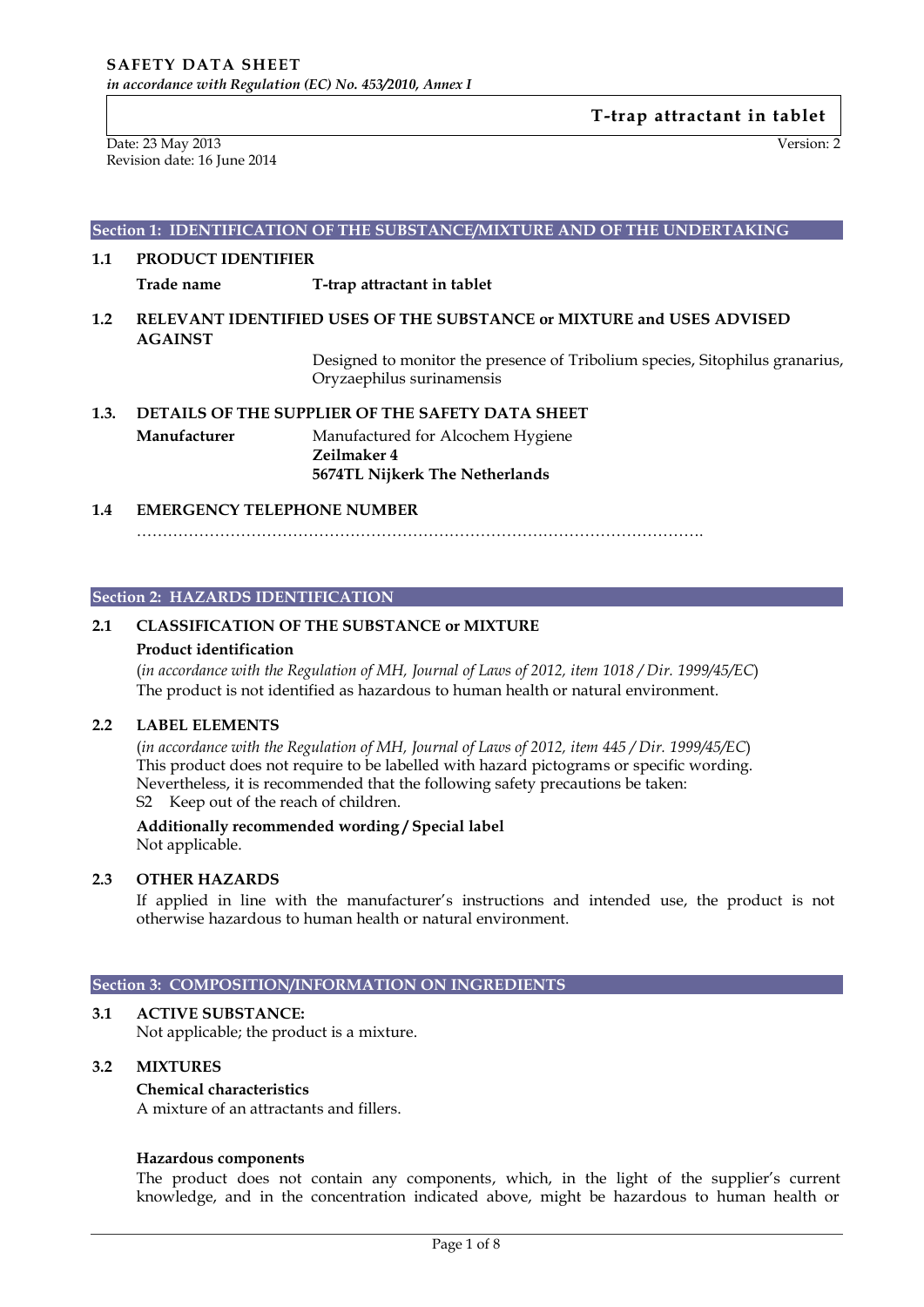Date: 23 May 2013 Version: 2 Revision date: 16 June 2014

natural environment, and for which the Community identified the maximum permissible concentration in working environment, or which meet the identification criteria of PBT or vPvB substances, in line with Annex XIII to the Regulation (EC) No. 1907/2006.

### **Section 4: FIRST AID MEASURES**

### **4.1. DESCRIPTION OF FIRST AID MEASURES**

#### **General recommendation**

Consult a doctor if symptoms appear and persist or become more severe despite assistance given in accordance with the recommendations below.

If it is necessary to seek medical assistance, present the safety data sheet or package to the doctor/medical personnel.

#### **Eye contact**

In the case of eye contact (i.e. exposure to dust or contact by fingers soiled with the product), continue rinsing your eye with running water for several minutes, keeping the eye wide open.

#### **Skin contact**

In the case of direct skin contact, wash your hands with water and soap.

#### **Inhalation**

No effects; the product is in the form of tablets.

#### **Swallowing**

If accidentally swallowed, immediately remove the remains of the product from your mouth and rinse your mouth with water thoroughly. Give large amounts of water to drink. Seek doctor's advice.

### **Advice for first aid givers**

No specific requirements.

### **4.2. THE MOST IMPORTANT SEVERE AND DELAYED SYMPTOMS AND EXPOSURE EFFECTS**

Accidental swallowing of larger quantities of the product may cause discomfort in the mouth. Eye contamination with particles or dust of the product may cause irritation. Prolonged or repeated contact may lead to dermatitis in some sensitive individuals.

## **4.3 RECOMMENDATIONS FOR IMMEDIATE MEDICAL ASSISTANCE AND SPECIFIC CARE FOR THE INJURED**

**Information for a doctor** Treat symptomatically. **If symptoms become more severe:** Unknown.

### **Section 5: FIRE FIGHTING MEASURES**

## **5.1 EXTINGUISHING MEDIA**

**Suitable extinguishing media:** No restrictions in the use of extinguishing media; use extinguishing media suitable for extinguishing materials on fire.

**Unsuitable extinguishing media:** Unknown.

## **5.2 SPECIAL HAZARDS ARISING FROM THE SUBSTANCE OR MIXTURE Special hazards caused by the substance/mixture**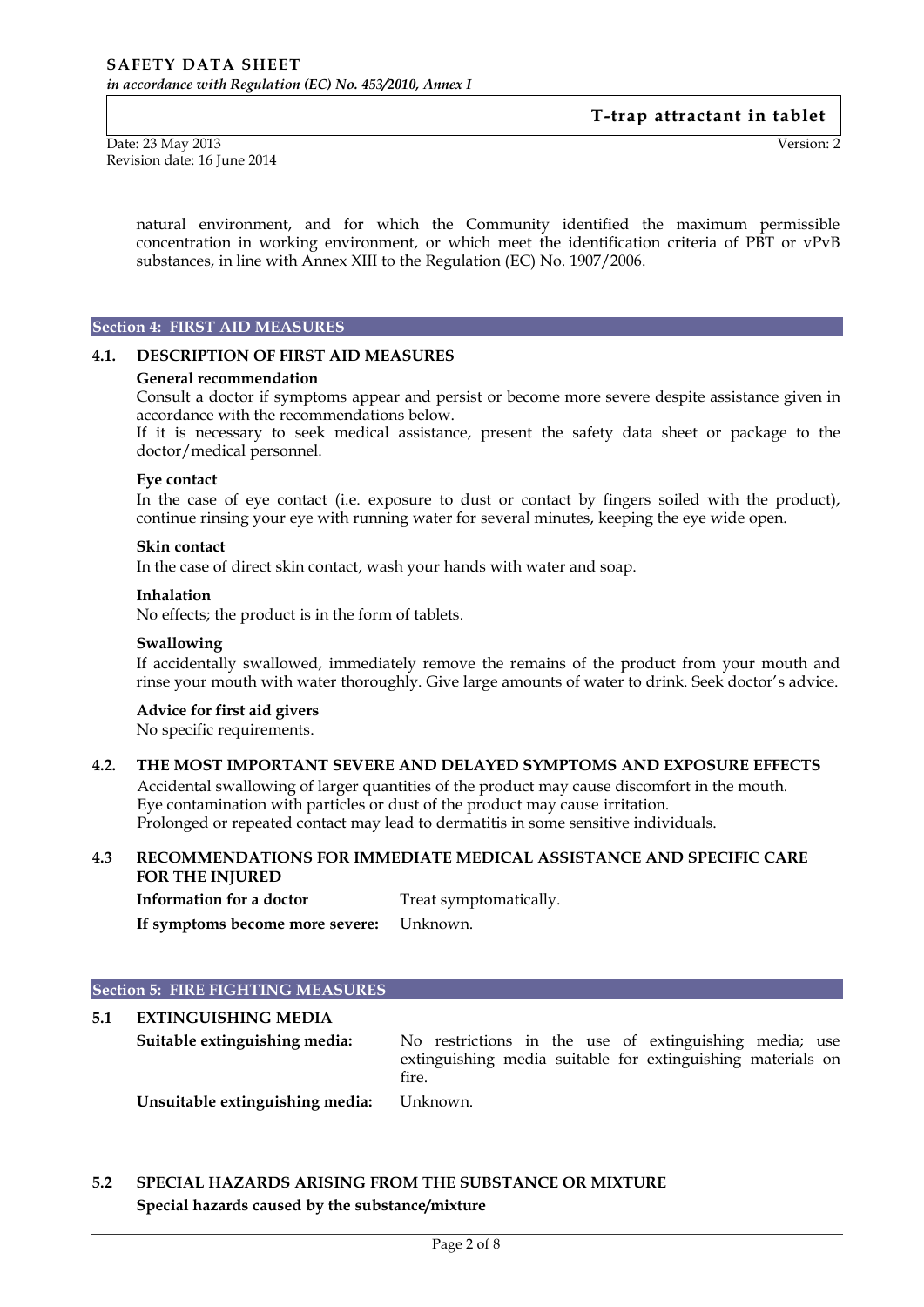Date: 23 May 2013 Version: 2 Revision date: 16 June 2014

Unknown.

### **Hazardous products of thermal decomposition**

If large quantities of product are burning, fumes containing carbon monoxides and other unidentified products of thermal decomposition may be released.

Avoid inhaling products released during fire as they may be hazardous to human health.

### **5.3 INFORMATION FOR FIRE BRIGADE**

### **Protective measures to be undertaken while extinguishing fire**

Remove all outsiders from the endangered area.

Proceed in line with the procedures applicable to extinguishing chemical substances fire.

In the case of fire involving large quantities of the product (i.e. in a warehouse fire), do not let waste water or products of fire get into the sewage system or water reservoirs.

### **Special protective equipment for fire fighters**

In the case of fire indoors or in confined spaces, use respiratory protection devices. Wearing protective clothing suitable for extinguishing chemical substances fire is recommended.

### **Section 6: ACCIDENTAL RELEASE INTO NATURAL ENVIRONMENT MEASURES**

## **6.1 PERSONAL PRECAUTIONS, PROTECTIVE EQUIPMENT AND EMERGENCY PROCEDURES**

Avoid direct, prolonged contact with the product. If necessary, use protective gloves. Do not walk on the released product. Do not crush the tablets. Use adequate personal protective equipment considering the extent of damage.

## **6.2 ENVIRONMENTAL PRECAUTIONS**

No specific requirements. Prevent discharge of large quantities of the product to waters or the sewage system.

## **6.3 METHODS AND MATERIALS FOR CONTAINMENT AND CLEANING UP**

In the case of small quantities, pick up or sweep up.

In the case of large quantities, pick up mechanically or using an industrial vacuum cleaner and place into a closable, labelled waste container for use or disposal.

Dispose of in accordance with the applicable laws and regulations through a licensed waste management firm.

## **6.4 REFERENCE TO OTHER SECTIONS**

Information concerning: emergency situation contact – *see Section 1*; suitable personal protection equipment – *see Section 8*; disposal of waste – *see Section 13*.

## **Section 7: SUBSTANCE OR MIXTURE HANDLING AND STORAGE**

While applying and storing the product, you need to follow the generally applicable safety and health regulations (*see Section 5*).

## **7.1 PRECAUTIONS FOR SAFE HANDLING Precautions**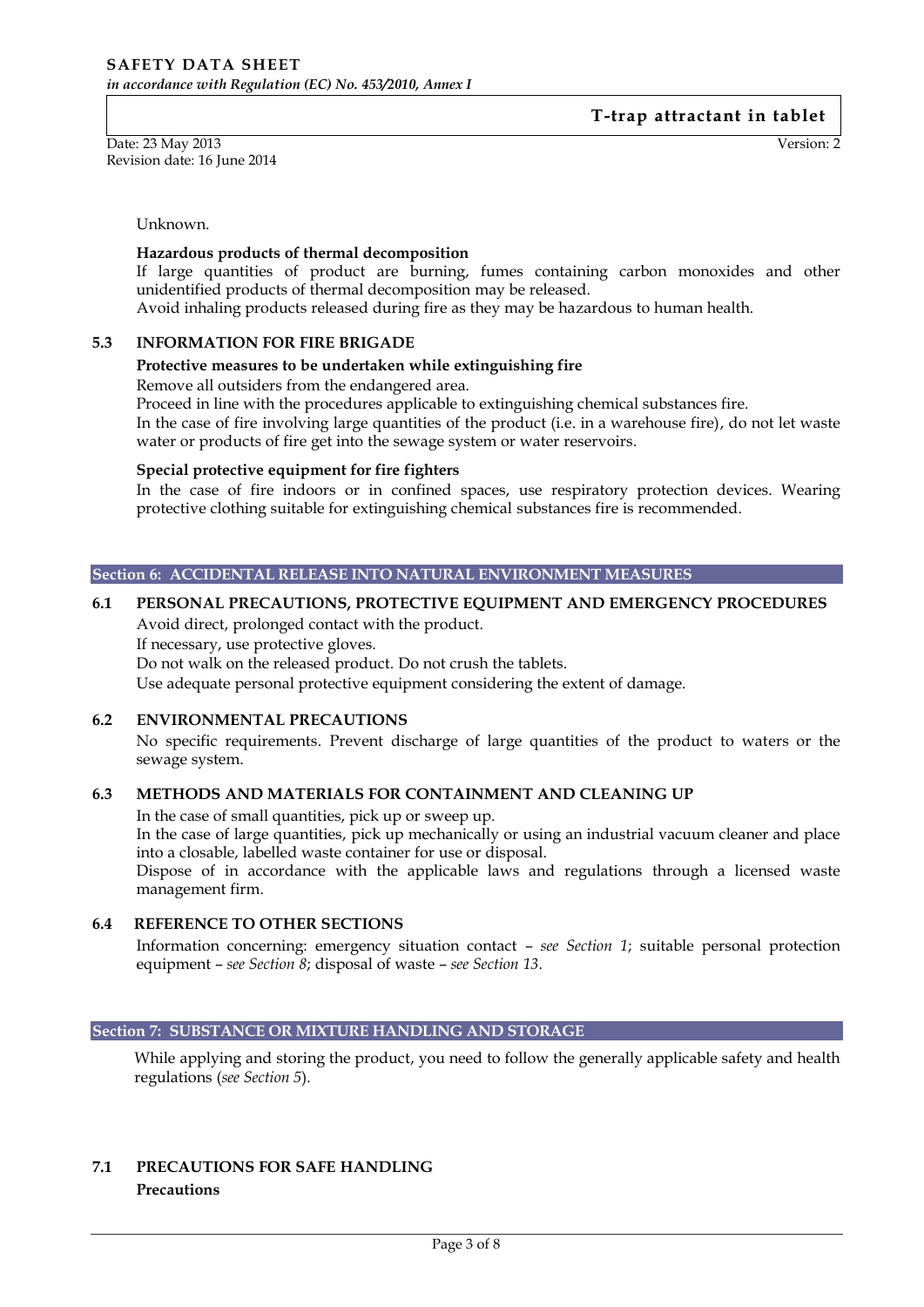Date: 23 May 2013 Version: 2 Revision date: 16 June 2014

Before using, read information on the container. Use in line with the intended use and manufacturer's instruction.

Avoid prolonged skin contact. Avoid eye contact. Keep packages closed when not in use.

### **Recommendations for health and safety at work**

Observe basic hygiene rules: don't eat, drink or smoke while using the product; always wash your hands with water and soap afterwards.

## **7.2 CONDITIONS FOR SAFE STORAGE, INCLUDING ANY INCOMPATIBILITIES INFORMATION**

Store in original, undamaged containers, in a well-ventilated, dry and cool place, away from sources of heat.

Protect the product from direct sunlight. Keep away from children.

## **7.3 SPECIAL END APPLICATION(S)**

*See subsection 1.2.* For more information contact the supplier.

#### **Section 8: EXPOSURE CONTROLS/PERSONAL PROTECTION**

### **8.1 CONTROL PARAMETERS**

### **The maximum admissible concentration in working environment**

(*Regulation of the Ministry of Labour and Social Policy of 29 November 2002, Journal of Laws No. 217, item 1833, as amended*)

The product components for which the maximum admissible concentration in working environment has been defined: none

**Recommended monitoring procedures:** Not applicable.

Admissible biological figures Not applicable.

### **8.2 EXPOSURE CONTROL**

**Technical control measures** No specific recommendations.

### **Personal protection**

While considering and selecting personal protection equipment, one should take into account the hazardous character of the product, the working environment conditions and the way the product is to be handled.

Under normal conditions, personal protection equipment is not required.

For prolonged contact or occupational hazards exposure, it is recommended to use gloves (i.e. rubber gloves).

### **Environmental hazards control**

No specific requirements.

### **Section 9: PHYSICAL AND CHEMICAL PROPERTIES**

### **9.1 INFORMATION ON BASIC PHYSICAL AND CHEMICAL PROPERTIES**

Appearance – state/form : A solid. Tablets.

Colour : Grey or creamy.

Smell : Distinctive.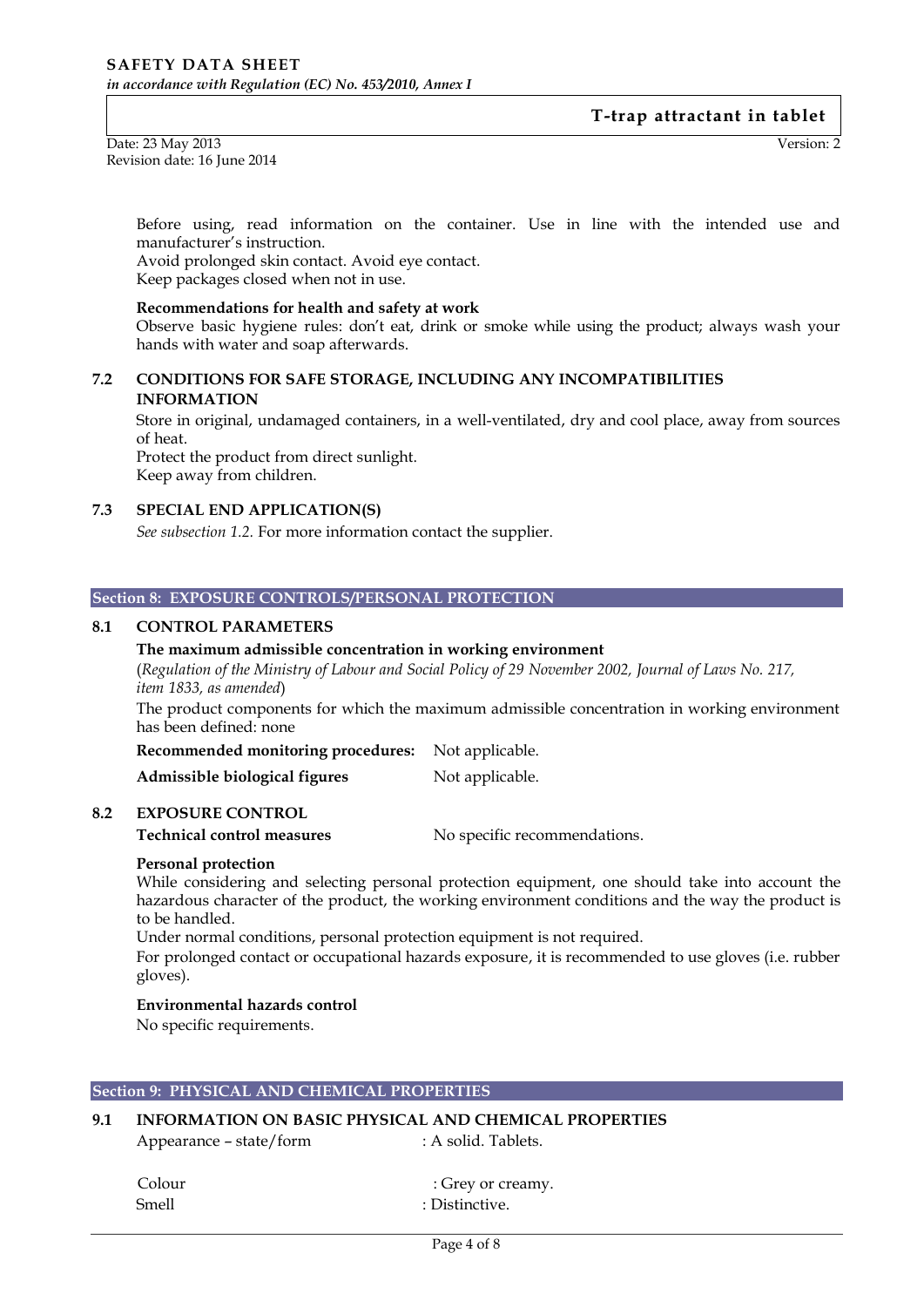Date: 23 May 2013 Version: 2 Revision date: 16 June 2014

| Smell threshold                       | : No data available.       |
|---------------------------------------|----------------------------|
| pН                                    | : Not applicable.          |
| Temperature of melting/solidification | : No data available.       |
| Boiling temperature/boiling range     | : Not applicable.          |
| Flash point                           | : Not applicable; a solid. |
| Evaporation rate                      | : Not applicable.          |
| Flammability (a solid, gas)           | : No data available.       |
| Flammability/explosiveness limits     | : Not applicable.          |
| Vapour pressure                       | : Not applicable.          |
| Vapour density                        | : Not applicable.          |
| Density                               | : No data available.       |
| Solubility in water                   | : No data available.       |
| Octanol/water partition coefficient   | : Not applicable.          |
| Self-ignition temperature             | : Not applicable           |
| Thermal decomposition                 | : Not applicable.          |
| Viscosity                             | : Not applicable.          |
| <b>Explosive properties</b>           | : None.                    |
| Oxidising properties                  | : None.                    |

## **9.2. OTHER INFORMATION**

*NOTE:* The basic physiochemical parameters of the product stated in the safety data sheet remain unspecified.

## **Section 10: STABILITY AND REACTIVITY**

**10.1 REACTIVITY** The product is not reactive.

## **10.2 CHEMICAL STABILITY**

The product is stable in normal conditions.

- **10.3 POSSIBILITY OF HAZARDOUS REACTIONS** None in normal conditions of use and storage.
- **10.4 CONDITIONS TO AVOID** Avoid the effects of excessive heat over a longer time.
- **10.5 INCOMPATIBLE MATERIALS** Strong oxidants.
- **10.6 HAZARDOUS PRODUCTS OF THERMAL DECOMPOSITION** Unknown. Products of fire, *see sub-section 5.2*.

## **Section 11: TOXICOLOGICAL INFORMATION**

## **General information**

In line with applicable regulations, the product has not been identified as hazardous to health.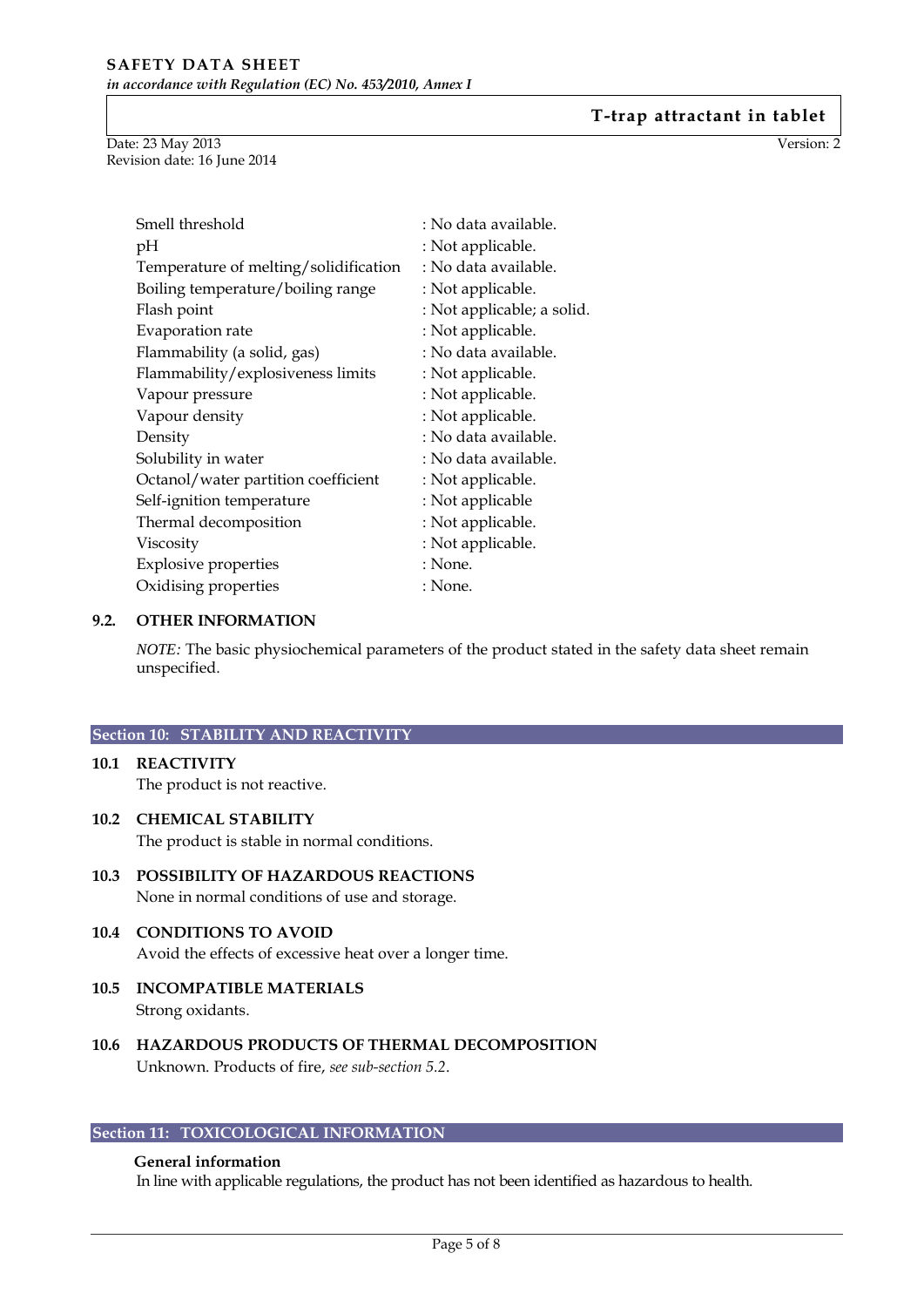Date: 23 May 2013 Version: 2 Revision date: 16 June 2014

## **11.1 INFORMATION ON TOXICOLOGICAL EFFECTS**

| <b>Acute toxicity</b>   | : No data available.                                                                            |
|-------------------------|-------------------------------------------------------------------------------------------------|
| Irritant/caustic effect | : No data available.                                                                            |
| Sensitization           | : No data available.                                                                            |
| Repeated dose toxicity  | : No data available.                                                                            |
| Carcinogenicity         | : No data available. The product does not contain any<br>substances classified as carcinogenic. |
| Teratogenicity          | : No data available. The product does not contain any substances<br>classified as teratogenic.  |
| Mutagenicity            | : No data available. The product does not contain any<br>substances classified as mutagenic.    |

## **Potential acute effects on health**

If used in line with the intended use and the manufacturer's instruction, and basic hygiene rules, the product is not hazardous to health.

Accidental swallowing of larger quantities of the product may cause discomfort in the mouth. Eye contamination with particles or dust of the product may cause irritation. Prolonged or repeated contact may lead to dermatitis in some sensitive individuals.

**Delayed, direct and chronic effects of short- and long-term exposure** Unknown.

### **Section 12: ECOLOGICAL INFORMATION**

#### **General information**

In line with applicable regulations, the product has not been classified as hazardous to natural environment. If used in line with the intended use and the manufacturer's instructions, the product is not hazardous to natural environment.

|      | 12.1 TOXICITY                             | No data.        |
|------|-------------------------------------------|-----------------|
|      | 12.2 PERSISTENCE AND DEGRADABILITY        | No data.        |
| 12.3 | <b>BIOACCUMULATIVE POTENTIAL</b>          | No data.        |
| 12.4 | <b>MOBILITY IN SOIL</b>                   | No data.        |
| 12.5 | <b>RESULTS OF PBT AND vPvB ASSESSMENT</b> | Not applicable. |
|      | 12.6 OTHER ADVERSE EFFECTS                | None.           |

## **Section 13: WASTE TREATMENT**

## **General information** If possible, reduce or eliminate waste.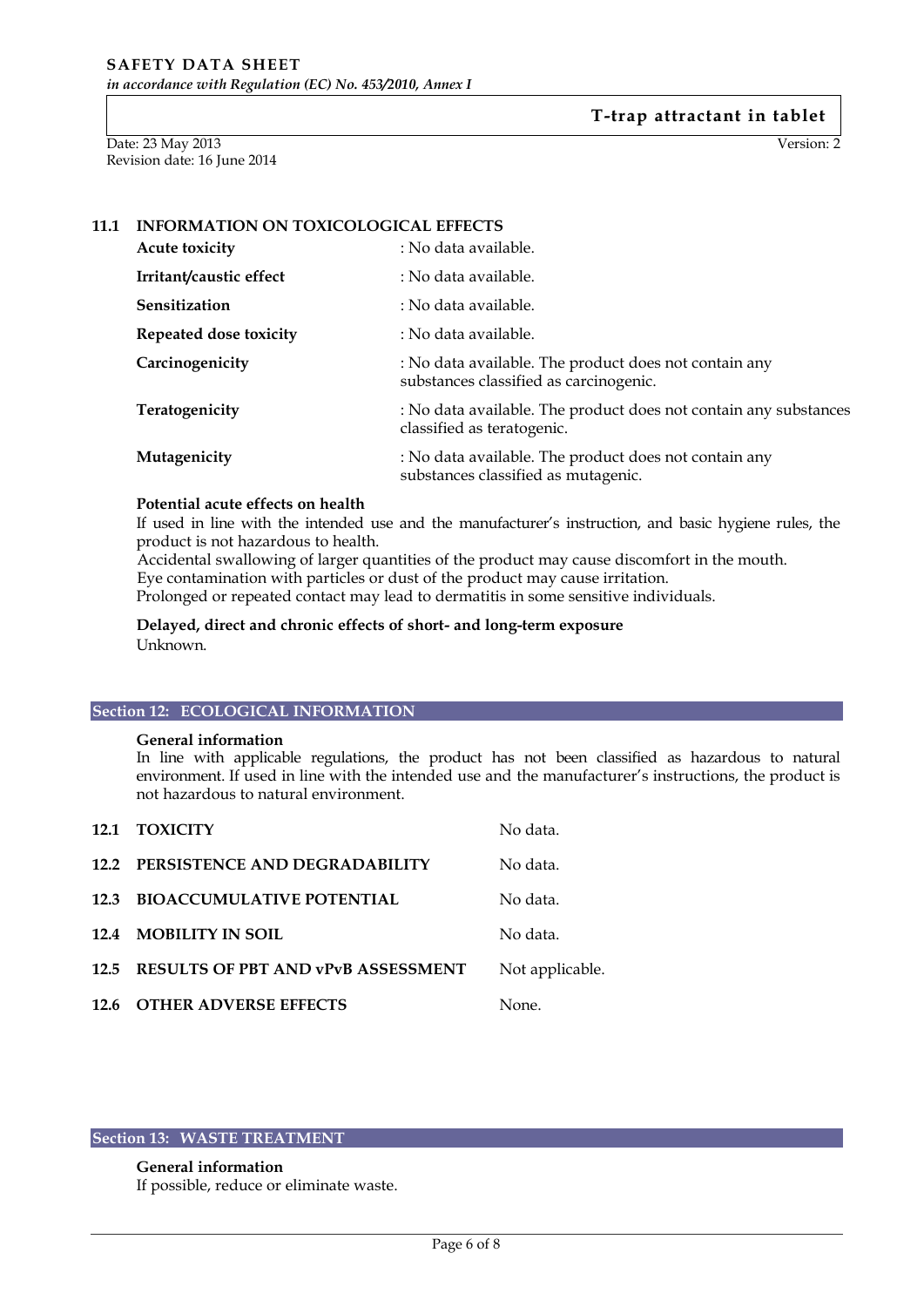Date: 23 May 2013 Version: 2 Revision date: 16 June 2014

### **13.1 WASTE TREATMENT METHODS**

#### **Waste code**

A waste code is assigned depending on the source of waste, therefore, end users should define the waste and assign a proper code, considering the specific conditions of the product use, in line with the applicable regulations (*Regulation of the Ministry of Natural Environment of 27 September 2001 on waste catalogue, Journal of Laws No. 112, item 1206*).

### **Product waste**

Individual used products should be disposed of as municipal waste.

Large quantities of used product should be disposed of in licensed incineration plants or waste disposal plants, in line with the applicable regulations (*Law of 14 December 2012 on waste, Journal of Laws of 2013, item 21*).

### **Packaging waste**

Packaging waste remaining after individual products should be disposed of as municipal waste. Large quantities of packaging waste soiled with product remains should be disposed of in line with the applicable regulations (*Law of 11 May 2001 on packaging and packaging waste, Journal of Laws No. 63, item 638, as amended*).

#### **Section 14: TRANSPORT INFORMATION**

### **CLASSIFICATION**

In the meaning of transport regulations on dangerous goods transported by road/rail (RID, ADR), sea (IMDG) or air (IATA), the product is not hazardous.

|       | 14.1. UN NUMBER                      | Not applicable. |
|-------|--------------------------------------|-----------------|
|       | 14.2. UN PROPER SHIPPING NAME        | Not applicable. |
|       | 14.3. TRANSPORT HAZARD CLASS(ES)     | Not applicable. |
|       | 14.4. PACKING GROUP                  | Not applicable. |
| 14.5. | <b>ENVIRONMENTAL HAZARDS</b>         | Not applicable. |
| 14.6. | <b>SPECIAL PRECAUTIONS FOR USERS</b> | Not applicable. |

**14.7. TRANSPORT IN BULK according to Annex II to the MARPOL 73/78 convention and the IBC Code**

Not applicable.

#### **Section 15: REGULATORY INFORMATION**

### **15.1. LEGAL REGULATIONS on safety, health and natural environment specific for the substance or mixture**

*(see also Section 13.)*

The Law of 25 February 2011 on chemical substances and their mixtures (Journal of Laws of 2011, No. 63, item 322).

Regulation (EC) No. 1907/2006 of the European Parliament and of the Council of 18 December 2006 concerning the Registration, Evaluation, Authorisation and Restriction of Chemicals (REACH), establishing a European Chemicals Agency, amending Directive 1999/45/EC and repealing Council Regulation (EEC) No. 793/93 and Commission Regulation (EC) No. 1488/94 as well as Council Directive 76/769/EEC and Commission Directives 91/155/EEC, 93/67/EEC, 93/105/EC and 2000/21/EC (*disclaimer OJ L 136 of 29.05.2007, as amended*)